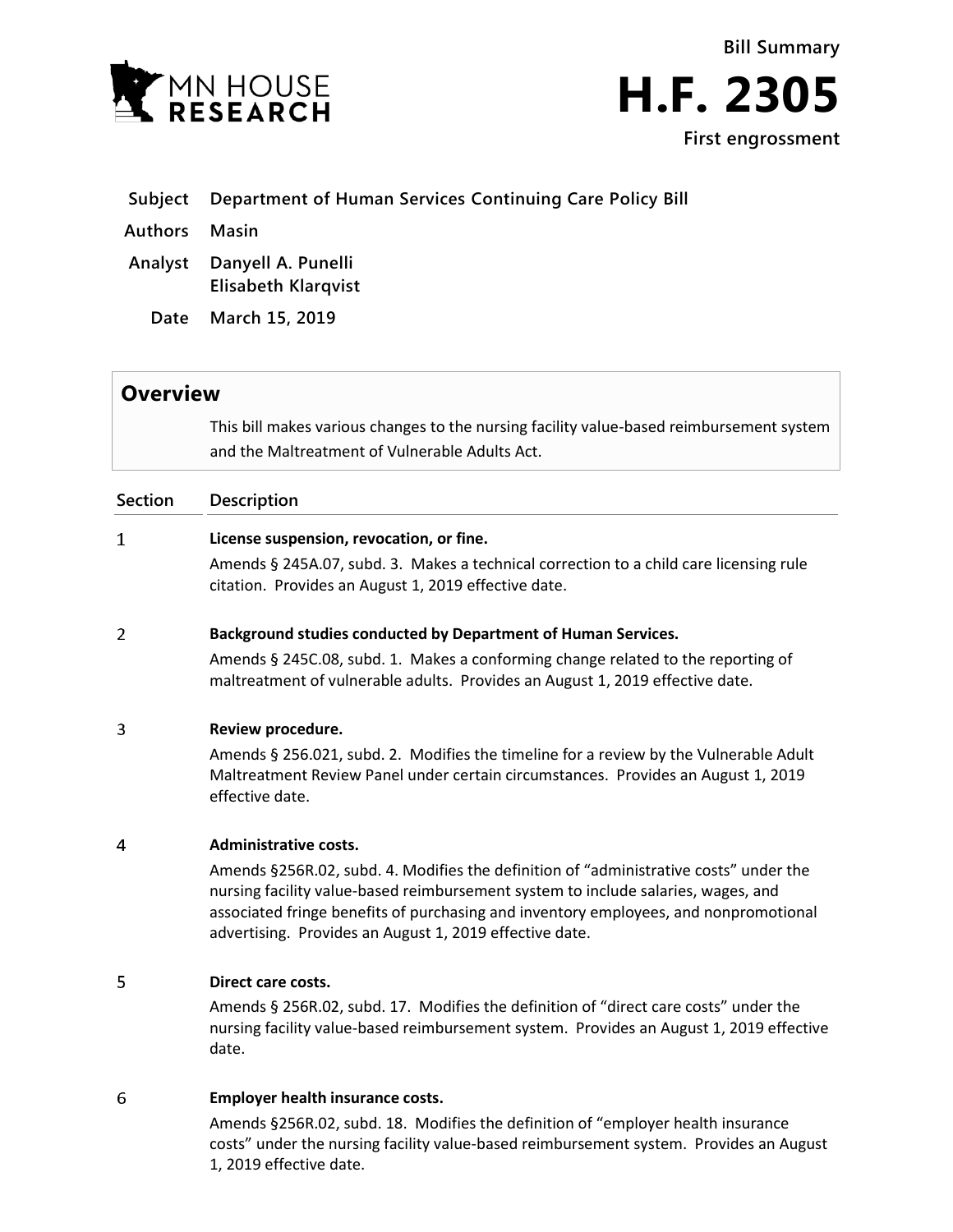# $\overline{7}$ **External fixed costs.**

Amends § 256R.02, subd. 19. Modifies the definition of "external fixed costs" under the nursing facility value-based reimbursement system. Provides an August 1, 2019 effective date.

#### 8 **Maintenance and plant operations costs.**

Amends § 256R.02, subd. 29. Modifies the definition of "maintenance and plant operations costs" under the nursing facility value-based reimbursement system. Provides an August 1, 2019 effective date.

#### 9 **Real estate taxes.**

Amends § 256R.02, subd. 42a. Modifies the definition of "real estate taxes" under the nursing facility value-based reimbursement system. Provides an August 1, 2019 effective date.

### 10 **Special assessments.**

Amends § 256R.02, subd. 48a. Modifies the definition of "special assessments" under the nursing facility value-based reimbursement system. Provides an August 1, 2019 effective date.

# 11 **Criteria.**

Amends § 256R.07, subd. 1. Makes a conforming cross-reference change. Provides an August 1, 2019 effective date.

# 12 **Documentation of compensation.**

Amends § 256R.07, subd. 2. Removes language specifying the manner in which salaries and wages of employees which are allocated to more than one cost category must be distributed. Allows salary allocations using the Medicare approved allocation basis and methodology only if the salary costs cannot be directly determined. Provides an August 1, 2019 effective date.

# 13 **Reporting of statistical and cost information.**

Amends § 256R.09, subd. 2. Makes a technical correction. Provides an August 1, 2019 effective date.

#### 14 **General cost principles.**

Amends § 256R.10, subd. 1. Modifies the list of criteria a cost must satisfy in order to be considered an allowable cost for rate setting purposes. Provides an August 1, 2019 effective date.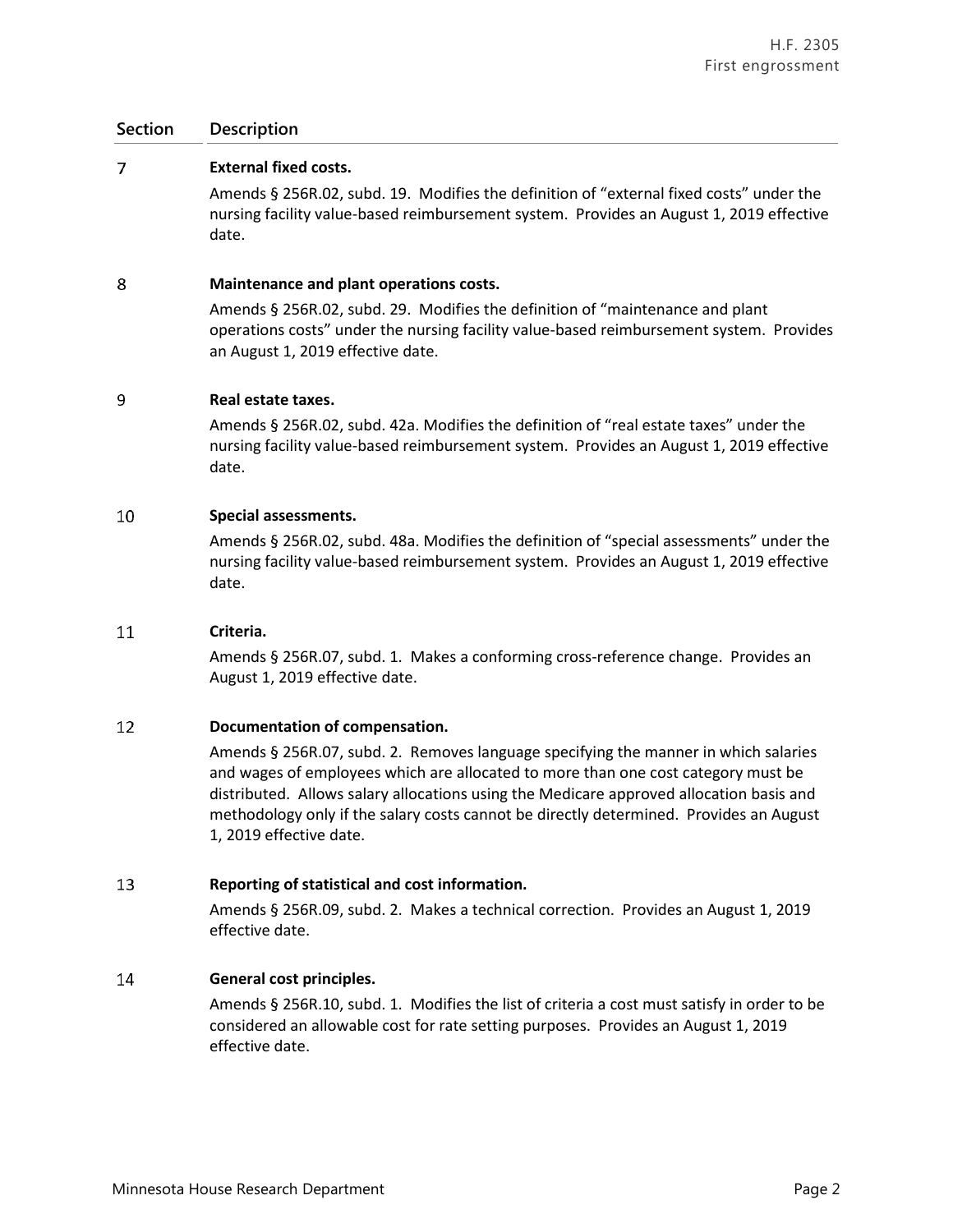#### 15 **Extended record retention requirements.**

Amends § 256R.13, subd. 4. Makes a conforming cross-reference change. Provides an August 1, 2019 effective date.

#### **16 Quality Improvement Incentive Program.**

Amends § 256R.39. Removes obsolete language. Provides an August 1, 2019 effective date.

#### 17 **Timing of report.**

Amends § 626.557, subd. 3. Makes a conforming cross-reference change. Provides an August 1, 2019 effective date.

#### 18 **Report not required.**

Amends § 626.557, subd. 3a. Makes conforming changes. Provides an August 1, 2019 effective date.

### 19 **Reporting.**

Amends § 626.557, subd. 4. Removes language: (1) allowing the common entry point to accept electronic reports submitted through a web-based reporting system; and (2) prohibiting the common entry point from requiring written reports. Provides an August 1, 2019 effective date.

# 20 **Common entry point designation.**

Amends § 626.557, subd. 9. Removes obsolete language. Modifies the information that must be included on the common entry point standard intake form. Removes language requiring the common entry point to immediately identify and locate prior reports of abuse, neglect, or exploitation. Provides an August 1, 2019 effective date.

#### 21 **Lead investigative agency; notifications, dispositions, determinations.**

Amends § 626.557, subd. 9c. Paragraph (b), in making the initial disposition, allows lead investigative agencies to: (1) consider previous reports of suspected maltreatment; and (2) request and consider public information, records maintained by a lead investigative agency or licensed providers, and information from any other person who may have knowledge regarding the alleged maltreatment.

Paragraph (c) specifies the information the lead investigative agency must provide to the vulnerable adult and the vulnerable adult's guardian or health care agent during the investigation period.

Paragraph (d) allows the lead investigative agency to coordinate with specified entities to safeguard the welfare and prevent further maltreatment of the vulnerable adult during the investigation and in the provision of adult protective services. Requires the lead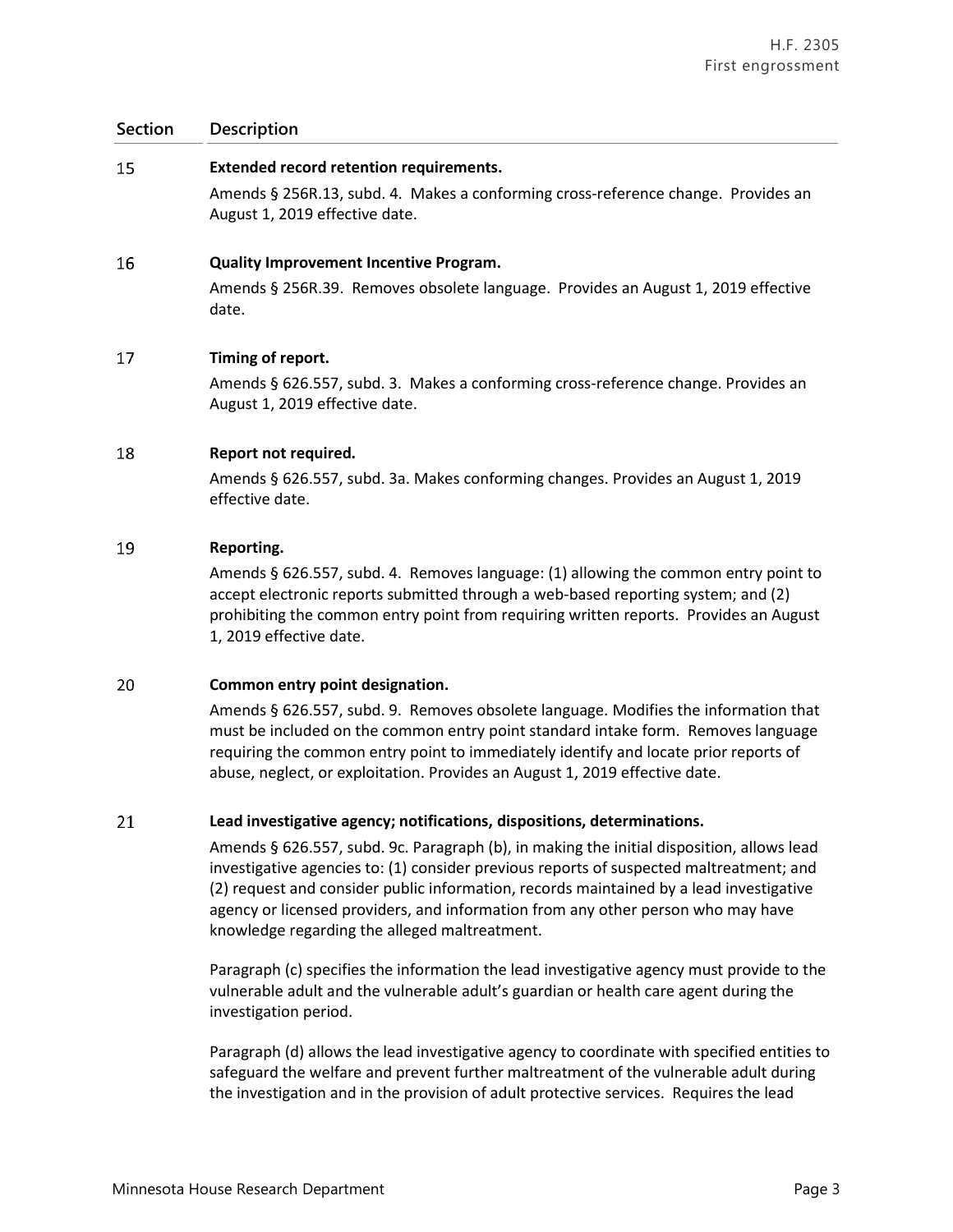investigative agency to request and consider the vulnerable adult's choice of primary support person.

Paragraph (h) clarifies the deadline for final disposition of a maltreatment allegation.

Paragraph (j) specifies final disposition timelines and notification requirements when the lead investigative agency is a county agency.

Provides an August 1, 2019 effective date.

# 22 **Administrative reconsideration; review panel.**

Amends § 626.557, subd. 9d. Prohibits the Vulnerable Adult Maltreatment Review Panel from conducting a review if the interested person making the request on behalf of the vulnerable adult is also the alleged perpetrator. Provides an August 1, 2019 effective date.

#### 23 **Investigations; guidelines.**

Amends § 626.557, subd. 10b. Requires lead investigative agencies to publicly post the guidelines for prioritizing maltreatment of vulnerable adult reports for investigation. Modifies the list of activities the lead investigative agency shall conduct when investigating a vulnerable adult maltreatment report. Specifies circumstances in which a lead investigative agency is not required to conduct the listed investigative actions. Provides an August 1, 2019 effective date.

#### 24 **Data management.**

Amends § 626.557, subd. 12b. Specifies the agencies that may exchange not public data in order to prevent further maltreatment, safeguard the affected vulnerable adults, or to initiate, further, or complete a vulnerable adult maltreatment investigation. Provides an August 1, 2019 effective date.

#### 25 **Abuse.**

Amends § 626.5572, subd. 2. Modifies the definition of "abuse" under the Maltreatment of Vulnerable Adults Act. Provides an August 1, 2019 effective date.

# 26 **Caregiver.**

Amends § 626.5572, subd. 4. Modifies the definition of "caregiver" under the Maltreatment of Vulnerable Adults Act. Provides an August 1, 2019 effective date.

# 27 **Financial exploitation.**

Amends § 626.5572, subd. 9. Modifies the definition of "financial exploitation" under the Maltreatment of Vulnerable Adults Act. Provides an August 1, 2019 effective date.